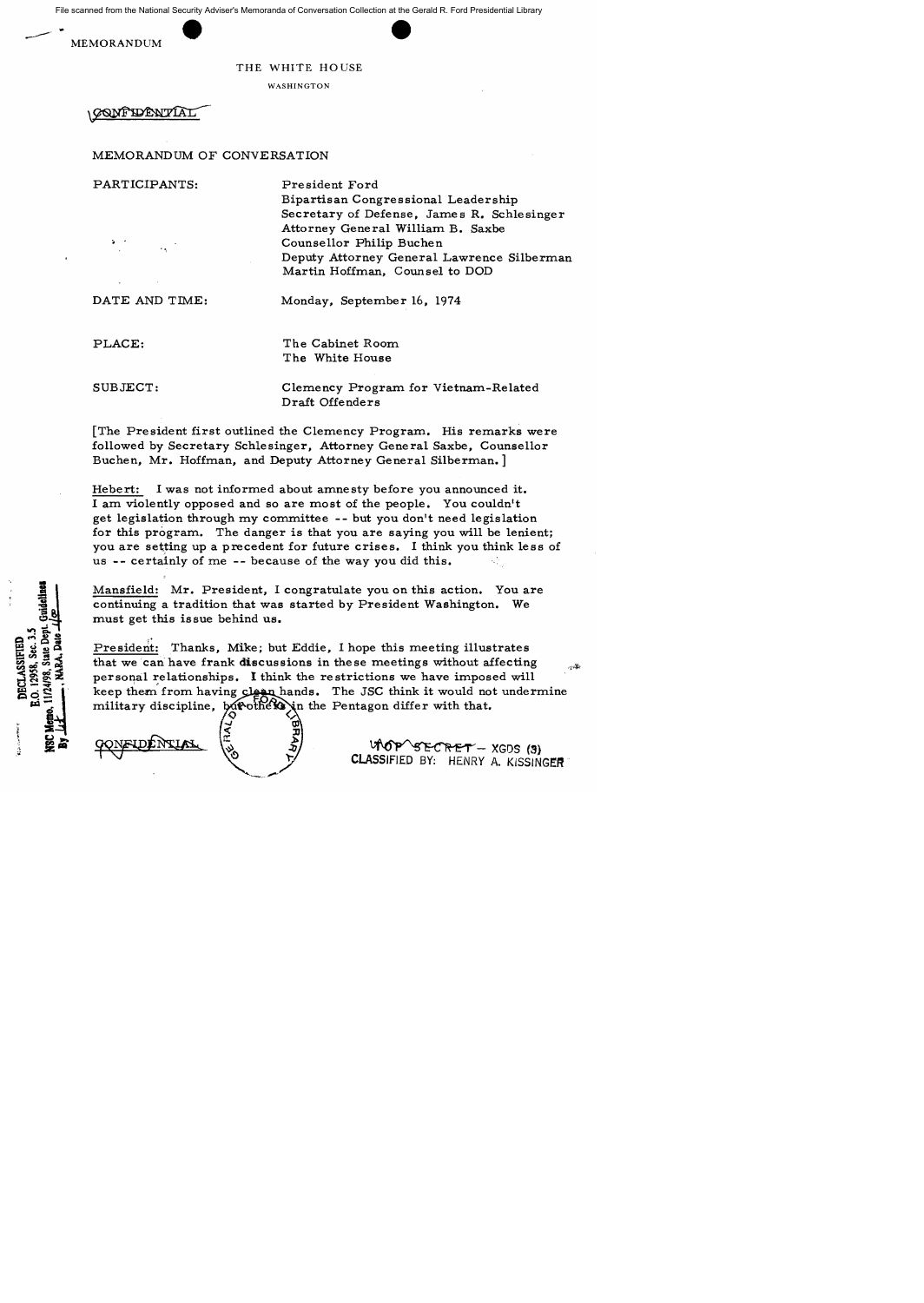## extending to the control of the control of the control of the control of the control of the control of the control of the control of the control of the control of the control of the control of the control of the control of

Stennis: Why must we abandon the regular judicial process? Are there too many for the courts to handle?

Saxbe: The courts aren't in a position to act as probation officers; the Selective Service is.

Thurmond: I want to help you unify the country, but I am concemed. Eddie Hebert expressed my views. There is no worse crime than this. This is setting a dangerous precedent. You can exercise your pardon authority, but we should let the courts go through the legal processes.

President: The Clemency Board will be a broad spectrum. It's not all one way or another. We tried to mix to the best of our ability. [Reads from the list]:

- -- Dr. Ralph Adams, President of Trou State University, an educator.
- James P. Dougovita He's 78 years old, a combat veteran. He teaches minorities.
- -- Bob Finch, whom you know.
- -- Charles Goodell. [Someone says'Jesus "].
- -- Father Hesburgh of Notre Dame
- Vernon Jordan of the National Urban League -- a black leader.
- James May, Director of Paralyzed Veterans **--** he's paralyzed.
- Mrs. O'Connor **--** a lawyer, Supreme Court of Puerto Rico. She's Spanish.
- -- General Walt, of the Marine Corps.
- -- The Chairman will be Charlie Goodell. That's probably controversial, but I think he will do a good job.

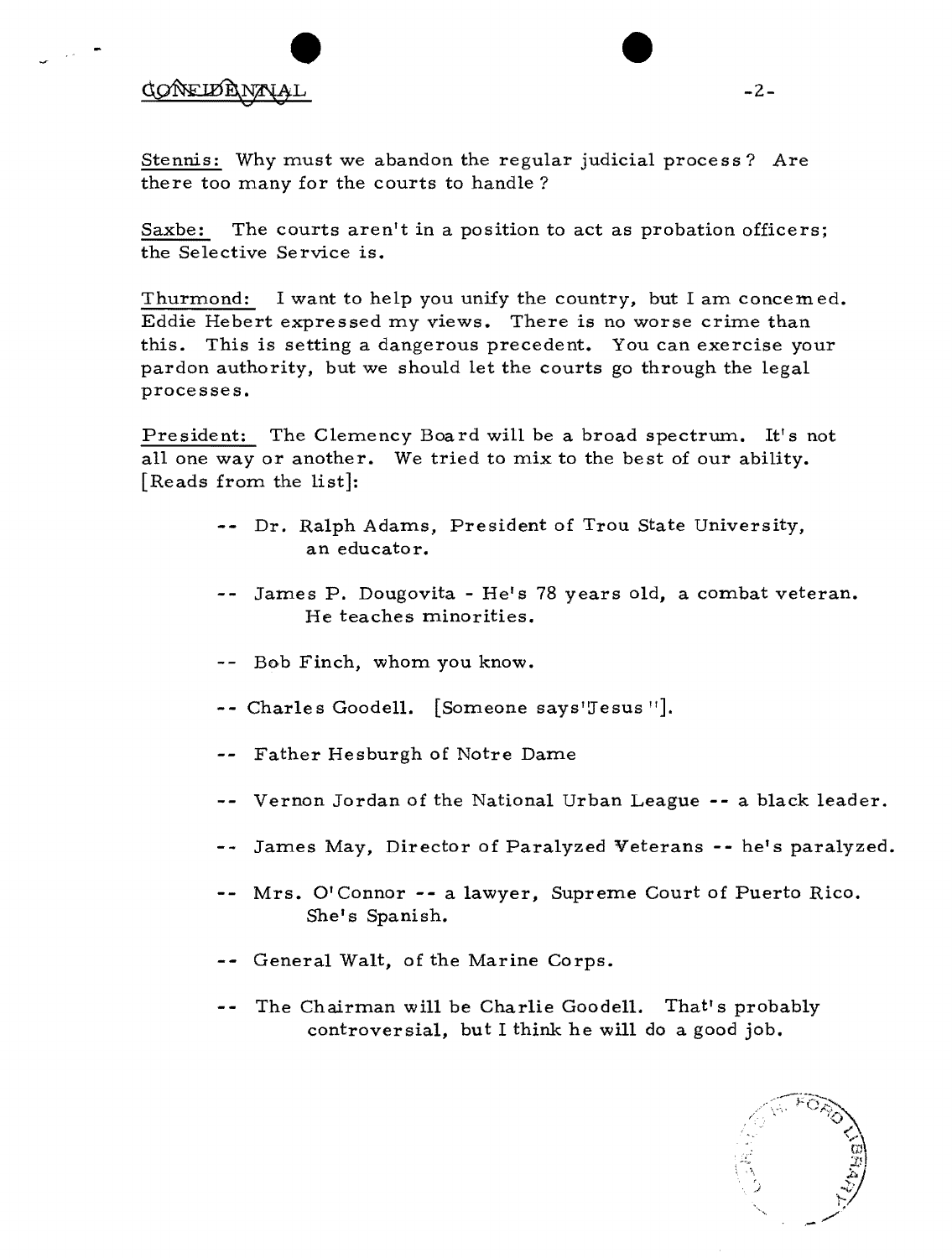Buttle Brillin Leadership Write - 16 Syst 74  $\bigg/$ Kres contlimed the progress, pollowed by Schlessiger, Saphe, Burchen, Hoffman, Sellmon . Achire - Dan was not urprimed about amniety life, you anument to down indevity opposed + socie mest of c puppe, "for could not get legis there my cente. but you don't need ly a for this program The danger is you are enjoying your will be too trust. You are setting cryos present for fature crises. I think you think less of us - certainly from- human Je way you d'il Chie Uronofield 8 congratulate Gomes this action. Jun are continuing en a tritition started by Washington, We must get this wave behind us. P Thanks, mike, but Editic, I hope this mity the ellers that ever can have from he discussions in those outgoing offerting personal relationships. I think a restraction are have imposed will beg Them from howing chan hands. The JES think A revendant underward bord. chaciptive - butathers er Pontagen defense (that. Sterne Ostry innot we abandon a requisi judicial provoca? Che these to many for the counts to homell? Sophe The count aunt in postion & actes pertomina officiens sibilitive service is I wont to help you want a common but I among west. Premie Eddie Hebert expressed un vient. There is no una craine This is setting a dangerous pracedent. Jan com exercise your porder contraity, but we should be l'arrits gottant e legal provoco.